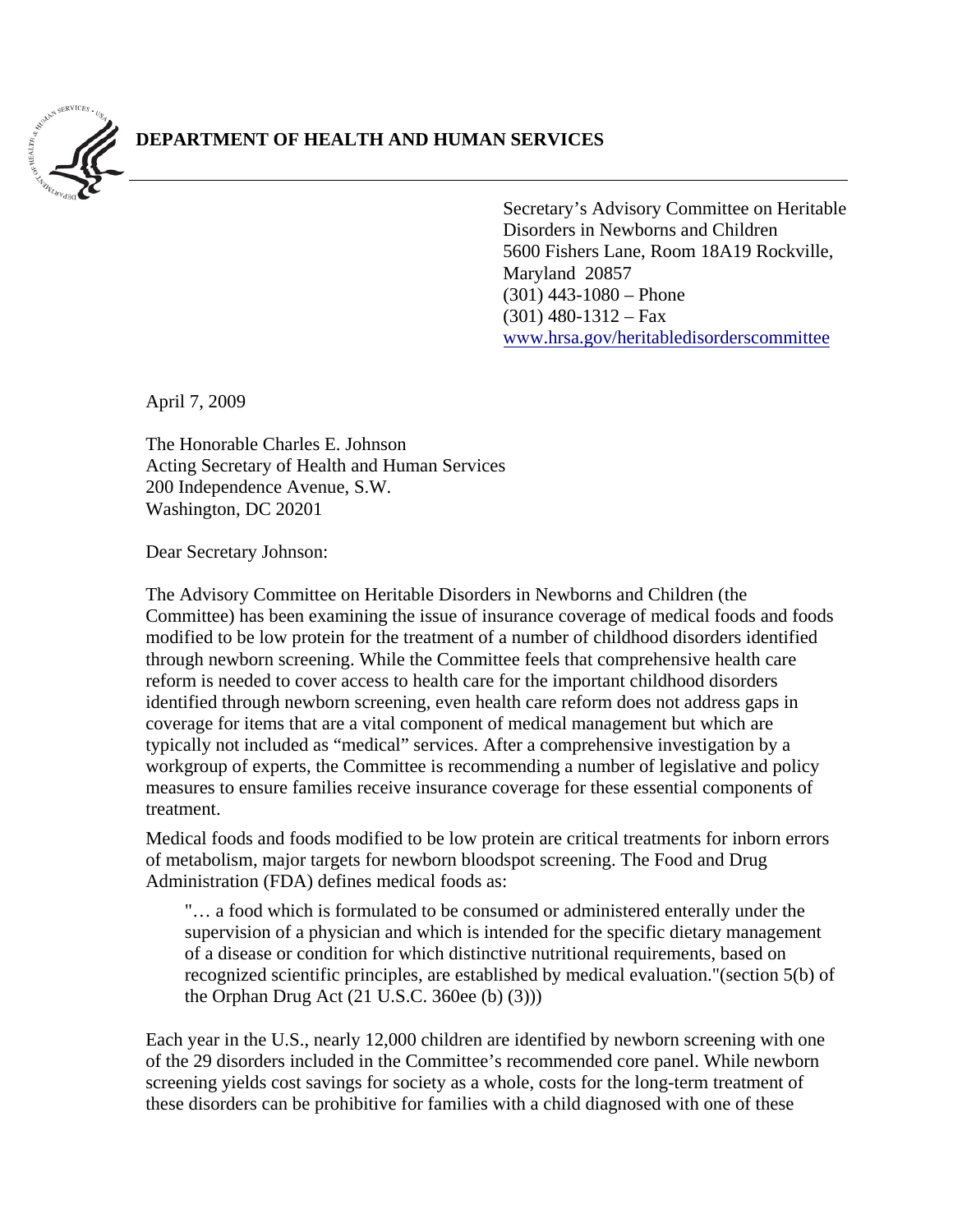## Page 2 – The Honorable Charles E. Johnson

conditions. Of particular concern is the cost of the medical foods and foods modified to be low protein essential for the treatment of many of these disorders. Medical foods and foods modified to be low protein are designed exclusively to avoid the nutrient or nutrients that a child is incapable of processing. Medical foods are expensive. For example, specialized infant formula designed for treatment of rare newborn errors of metabolism can exceed \$5,000 dollars a year; in contrast standard infant formula would cost approximately \$1,200 per year. Often, these foods are a self-pay expense for many families creating a financial burden for them. The financial challenges are even more complex as the child grows older and requires a variety of specially formulated foods.

To fill the gap for families, states use a patchwork of federal and state programs, including the Women, Infants and Children (WIC) program, the HRSA Title V Block grant funds, and funds from state's newborn screening programs. Most of these programs are needs-based, making it particularly challenging for families that do not qualify for support. Families who have private insurance repeatedly face the challenge of an insurance provider who does not recognize the need for these specialized treatments or they have a plan that requires large copayments. A recent review of state legislation revealed that more than 30 states have some type of policy addressing insurance coverage for medical foods and foods modified to be low protein. Despite these state mandates, there continues to be widely variable reimbursement and support for the costs of these essential treatments. Part of the issue is that the provisions for which disorders are covered and what types of medical foods are allowed, differ from state to state and are variably enforced. A second critical factor is that nearly 60 percent of individuals with private insurance are covered by employment-based health plans that are exempt from state insurance laws. Similarly, Federal insurance programs, such as Tricare, are also exempt from state insurance laws.

Reimbursement for adults is even more problematic. Many state and federal programs are available only for children and end when an individual reaches the age of 18 or 21 years though their condition is life-long and the need for treatment does not change.

After considering the recommendations from its expert workgroup, the Committee, at its February 26, 2009 meeting, strongly and unanimously recommended that the Secretary initiate appropriate action to address medical food reimbursement for people covered by Medicaid and private insurance, including the large percentage of people in self-insured health plans offered by large companies that are exempt from state mandates. The American Academy of Pediatrics, the Society for Inherited Metabolic Disorders, and Genetic Metabolic Dietitians International all have position statements calling for appropriate reimbursement of medical foods.

Based on the review by the Committee and the recommendations from other relevant professional organizations, the Committee recommends that:

1. Federal legislation be enacted to establish a uniform requirement that health plans offer coverage of medical foods and foods modified to be low protein for those conditions recommended by the Committee. Health plans would include Federal insurance programs coverage plans (Children's Health Insurance Program, Tricare, and Medicaid) and those plans governed by the Employment Retirement Income Security Act (ERISA) and would not be subject to state exclusions.